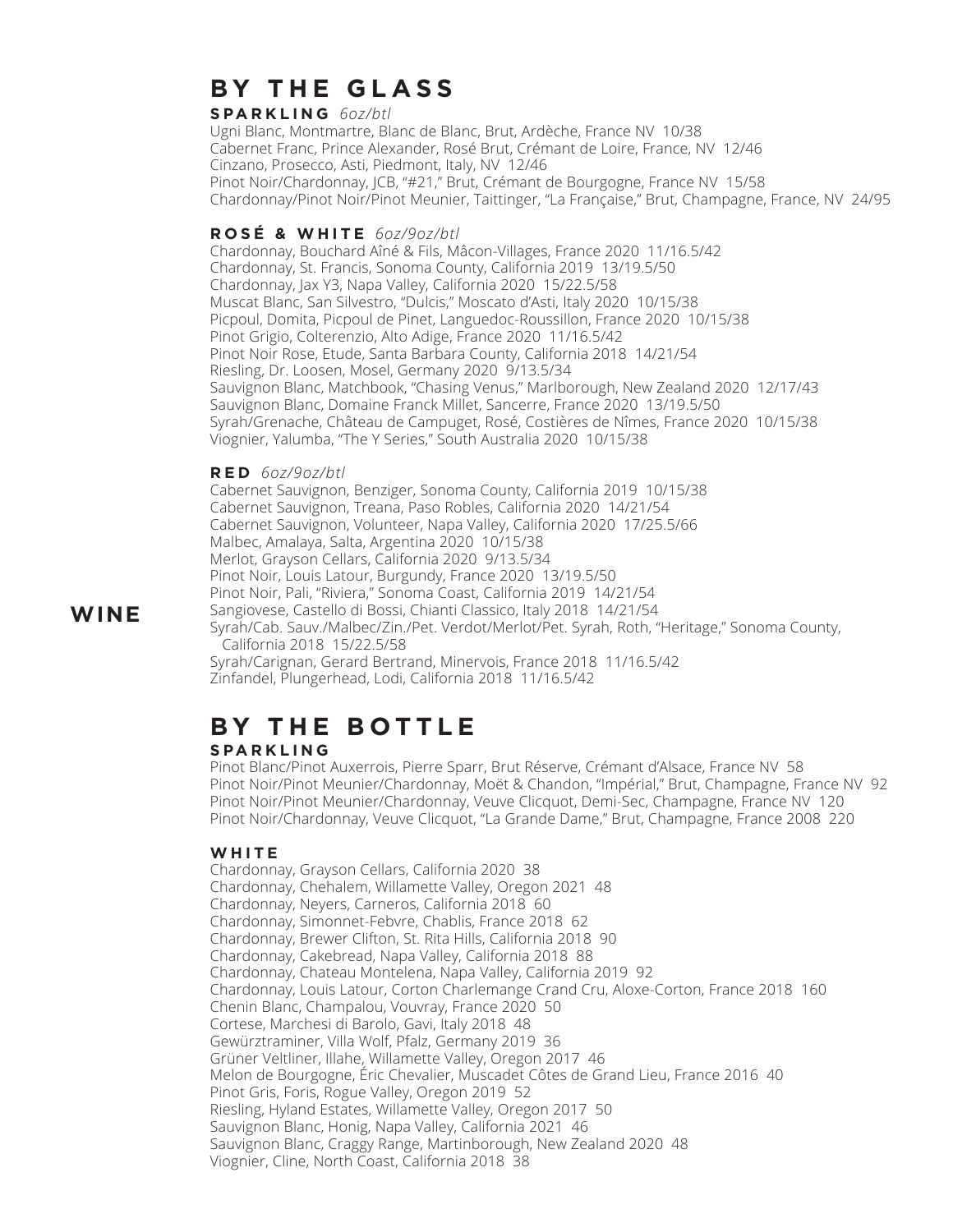#### **R E D**

Barbera, Marchesi di Grésy, Barbera d'Asti, Italy 2019 48 Cabernet/Merlot, Domaines Baron de Rothschild Lafite Les Légendes, Bordeaux, France 2019 46 Cabernet Sauvignon, Michael David, "Earthquake," Lodi, California 2019 52 Cabernet Sauvignon, Bodega Catena Zapata, Mendoza, Argentina 2019 54 Cabernet Sauvignon, Austin Hope, Paso Robles, California 2020 64 Cabernet Sauvignon, Trefethen, Oak Knoll District, California 2018 75 Cabernet Sauvignon, Sequoia Grove, Napa Valley, California 2018 110 Cabernet Sauvignon, Grgich Hills Estate, Napa Valley, California 2017 140 Cabernet Sauvignon, Caymus, Napa Valley, California 2020 165 Cabernet Sauvignon, Jordan, Alexander Valley, California 2017 98 Cabernet Sauvignon, Orin Swift, "Palermo," Napa Valley, California 2019 96 Cabernet Sauvignon, Stags' Leap, Napa Valley, California 2018 98 Cabernet Sauvignon, Groth, Oakville, California 2018 110 Cabernet Sauvignon, Col Solare, Red Mountain, Washington 2016 120 Cabernet Sauvignon, Joseph Phelps, Napa Valley, California 2018 120 Cabernet Sauvignon, Silver Oak, Alexander Valley, California 2017 165 Cabernet Sauvignon, Beaulieu Vineyard, "Georges de Latour," Napa Valley, California 2017 270 Cabernet Sauvignon, Quilceda Creek, Columbia Valley, Washington 2018 420 Cabernet Sauv./Merlot, Château Larose-Trintaudon, Haut-Medoc, France 2016 54 Cabernet Sauv./Merlot, Neyers, "Left Bank Red," Napa Valley, California 2019 74 Cabernet Sauv./Cabernet Franc/Merlot/Petite Verdot/Malbec, Opus One, Napa Valley, California 2010 560 Cabernet Sauvignon/Merlot/Cabernet Franc/Petit Verdot/Carménère, Quintessa, Rutherford, California 2018 320 Cabernet Sauv./Petit Verdot/Malbec/Cabernet Franc, Joseph Phelps, "Insignia," Napa Valley, California 2016 385 Gamay, Maison Louis Jadot, Beaujolas-Villages, Burgundy, France 2020 44 Garnacha/Mourvèdre/Syrah/Counoise, Chateau de Beâucastel, Châteauneuf-du-Pape, Rhône Valley France 2019 192 Garnacha/Syrah/Cab/Carignan, Mas de Gourgonnier, Les Baux-de-Provence, France 2019 58 Grenache/Syrah, Maison Brotte, "La Marasque," Gigondas, France 2017 66 Grenache/Syrah, Maison Brotte, "Domaine Barville," Chateauneuf-du-Pape, France 2017 94 Malbec, Maal, "Biutiful," Mendoza, Argentina 2019 52 Merlot, Northstar, Columbia Valley, Washington 2019 60 Merlot/Cabernet/Cab Franc/Petit Verdot, Château Greysac, Médoc, Bordeaux, France 2016 65 Merlot/Cab Franc/Cab Sauv, Chateau Lassegue, Grand Cru, Saint Emilion, France 2011 130 Merlot/Cabernet Sauv./Petite Verdot, Tenuta Sette Ponti, "Oreno," Toscana, Italy 2014 192 Nebbiolo, Fontanafredda, "Silver Label," Barolo, Italy 2015 87 Nebbiolo, Paitin, "Serraboella," Barbaresco, Italy 2016 84 Pinot Noir, Elk Cove, Willamette Valley, Oregon 2020 65 Pinot Noir, Saintsbury, Carneros, California 2019 75 Pinot Noir, Ferrari-Carano, Anderson Valley, California 2018 66 Pinot Noir, Frederic Magnien, Burgundy, France 2018 64 Pinot Noir, MacMurray, "Reserve," Russian River Valley, California 2014 80 Pinot Noir, Penner Ash, Willamette Valley, Oregon 2019 90 Pinot Noir, Twomey by Silver Oak, Russian River Valley, California 2019 110 Pinot Noir, Domaine Serene, "Evenstad Reserve," Williamette Valley, Oregon 2018 150 Sangiovese, Camigliano, Brunello di Montalcino, Italy 2016 110 Sagniovese/Merlot, Tenuta Sette Ponti, "Crognolo," Toscana, Italy 2017 90 Shiraz, Barossa Valley Estate, Barossa Valley, Australia 2019 36 Shiraz, Mollydooker "The Boxer," South Australia, Australia 2020 82 Shiraz/Cabernet Sauv./Merlot, Mollydooker, "Two Left Feet," McLaren Vale, Australia 2018 78 Shiraz, Torbreck "Woodcutter's," Barossa Valley, Australia 2019 62 Tempranillo/Garnacha, Bodegas R. Lopez de Heredia Viña Bosconia Reserva, Rioja, Spain 2009 85 Zinfandel, Frog's Leap, Napa Valley, California 2019 80

**WINE**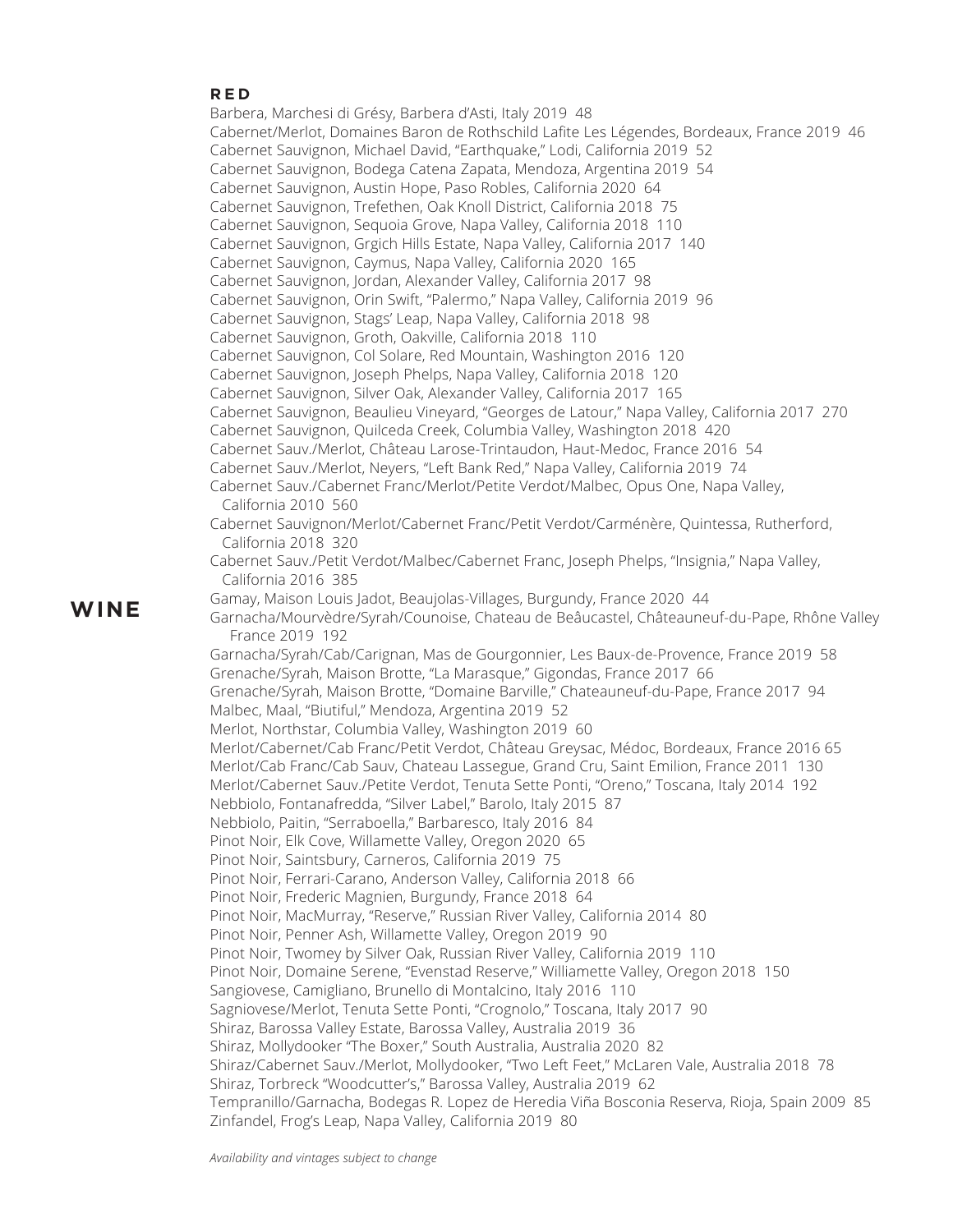#### **CHAR OLD FASHIONED**

Char Select Woodford Reserve batch #5 bourbon | Angostura bitters | Regan's bitters | simple | *smoked upon request*

#### **C H A R M A N H AT TA N**

Basil Hayden bourbon | Luxardo | black walnut bitters | *smoked upon request*

#### **ON AN ISLAND**

K&S 12yr aged rum | orange curacao | Angostura bitters | ugni blanc

#### **V O O D O O L A DY**

Tito's Handmade Vodka | St-Germain | lime | white cranberry

### **COCKTAILS**

12

#### **R E D E C H O**

Olmeca Altos Plata tequila | lime | agave | grapefruit | sauvignon blanc | cilantro

#### **C H A R P U N C H**

Rumhaven rum | lime | pineapple | Char syrup

#### **A CERTAIN SHADE OF GREEN**

Hendrix gin | St-Germain | cucumber | ginger | jalapeño |cilantro

#### **B R AV E H E A R T**

**D R A F T**

Innerspace Pub Ale 6.5 Fractal Time Taker 6.5

X by Glenmorangie | clove honey | ginger | lemon

#### **B O T T L E S A N D C A N S**

Amstel Light 5 Bearded Iris Homestyle IPA (16oz) 8 Diskin Cider Bob's Your Uncle 6 Founders Breakfast Stout 7 Lagunitas Little Sumpin' 6 Michelob Ultra 5 Miller Lite 5 O'Doul's N/A 5 Straight to Ale Monkeynaut 6 Yellowhammer Belgian White 6

**BEER**

#### Back Fourty Truck Stop Honey Ale 6.5 Yellowhammer Cheatin' Heart IPA 6.5

Ghost Train Kaleidoscope Kettle Sour 6.5 Straight to Ale Stout at the Devil 6.5